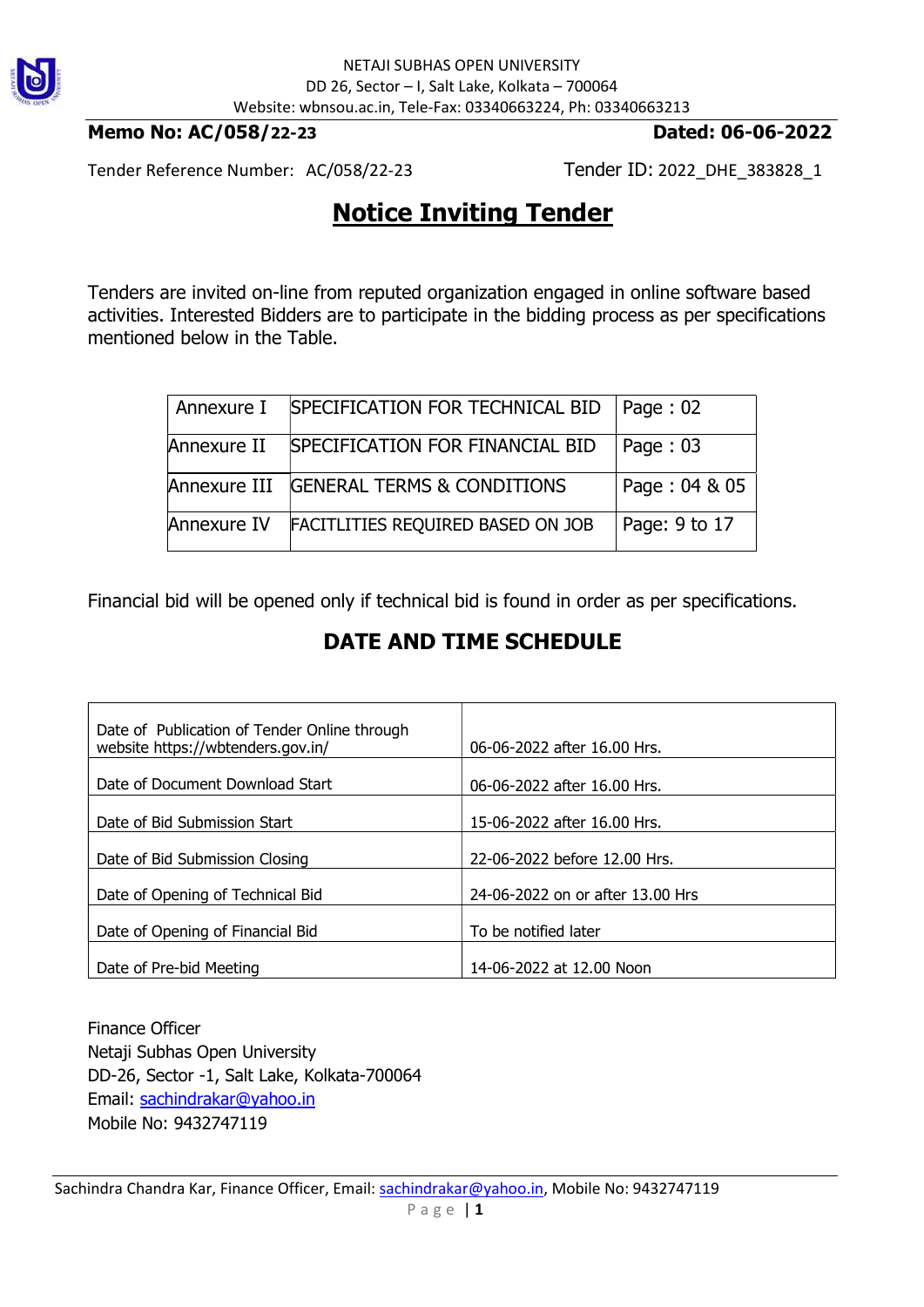

# ANNEXURE - I

### TECHNICAL SPECIFICATION

- 1. The Bidders should have self-owned IT Firm for last 5 years.
- 2. The Bidders should have good Financial Standing. (Submission of B/S & P/L A/C for 2019-20 & 2020- 21.)
- 3. The Bidders should have yearly turnover of more than Rs. 1,00,00,000/- (One Crore) at least for last 2 years during the period of last 5 years ending as on  $31<sup>st</sup>$  March, 2021.
- 4. The Bidders should have experience of Admission work for at least five (5) years with any University.
- 5. The Bidders should have their Head Quarter & Branch Office located in Kolkata.
- 6. The Bidders should have legal compliance such as: (1) GST Number, (2) PAN / TAN & (3) AADHAAR (wherever applicable).
- 7. Only one Tender will be accepted if multiple Tenders are submitted by same enterprise and its sisterconcern/allied concern.
- 8. There should be at least 10 staff in the Office (copy of Salary Register for April, 2022 & May,2022).
- 9. The Owner/Administrator should have B. Tech Degree and M. Tech or MBA or equivalent Degree along with sufficient experience in the field of Admission and Data preservation.
- 10. There should be a system to prevent Data from fire, theft and natural calamities.
- 11. Bidder should deposit Earnest Money of Rs. 1,00,000/- (Rupees One Lakh Only) through online vide West Bengal Government e-procurement system "https://wbtenders.gov.in" EMD will be refunded after selection of bidder without any accrued interest for all unsuccessful bidders through online vide West Bengal Government e-procurement system https://wbtenders.gov.in

The intending applicant Bidders are to submit relevant documents in support of their Credentials as noted above.

Finance Officer Netaji Subhas Open University DD-26, Sector -1, Salt Lake, Kolkata-700064 Email: sachindrakar@yahoo.in Mobile No: 9432747119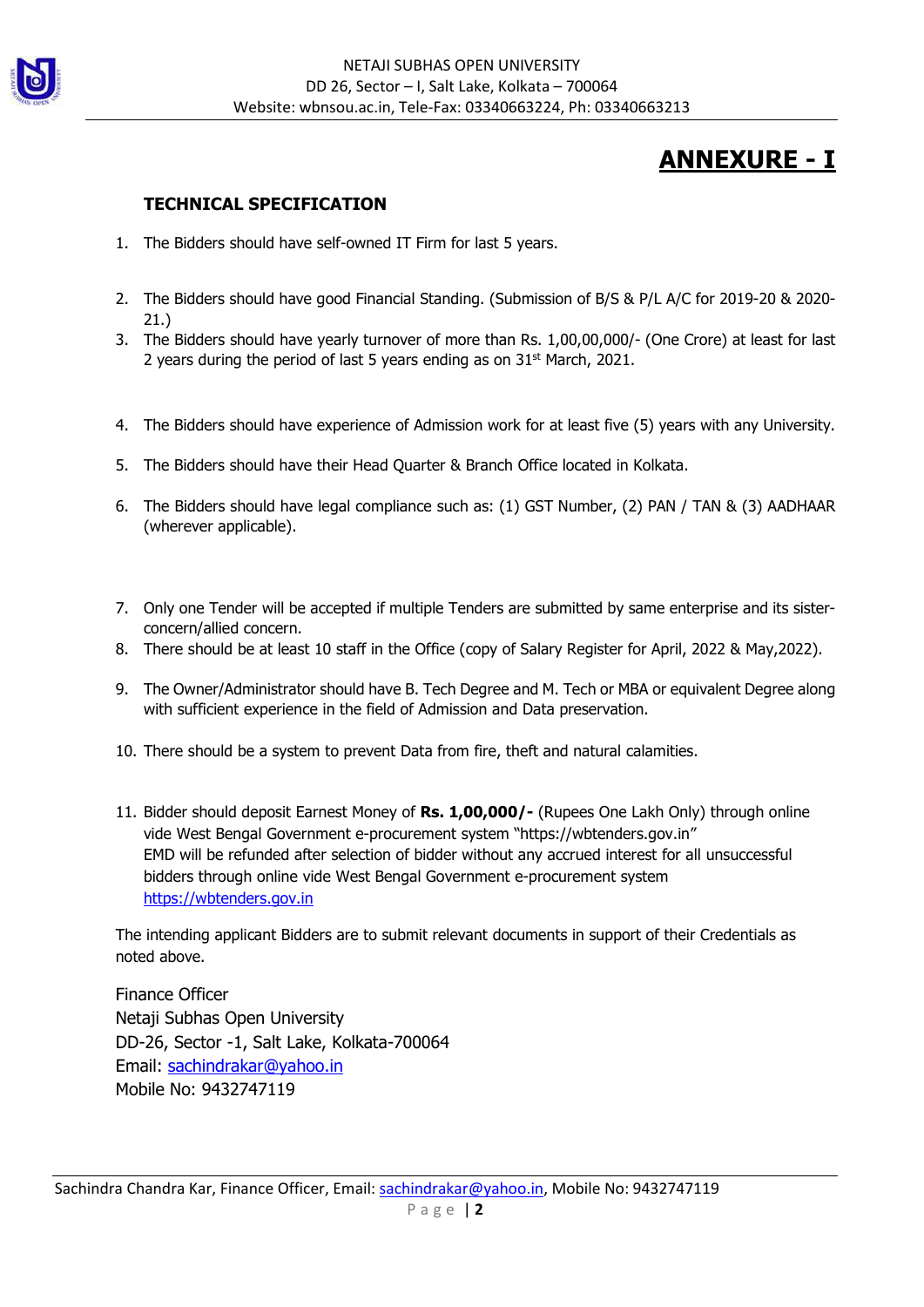

# ANNEXURE - II

### RATE CHART FOR EACH SERVICES

| SI.          | Job                                                                                                                   | <b>RATE PER APPLICANT</b> |                |                 |                 |                 |                 |                  |
|--------------|-----------------------------------------------------------------------------------------------------------------------|---------------------------|----------------|-----------------|-----------------|-----------------|-----------------|------------------|
| No.          |                                                                                                                       | $1 -$<br>8000             | 8001-<br>20000 | 20001-<br>30000 | 30001-<br>40000 | 40001-<br>50000 | 50001&<br>above | <b>TOTAL</b>     |
| $\mathbf{1}$ | $\overline{2}$                                                                                                        | 3                         | 4              | 5               | 6               | $\overline{7}$  | 8               | $9(3+4+5+6+7+8)$ |
| A            | <b>WEB BASED</b><br><b>APPLICATION</b><br><b>SUBMISSION SYSTEM</b><br><b>AS SERVICE &amp;</b><br><b>RELATED USERS</b> |                           |                |                 |                 |                 |                 |                  |
| B            | <b>USER MODULE FOR</b><br><b>FACILITATION OF</b><br><b>LEARNER SUPPORT</b><br><b>SERVICES</b>                         |                           |                |                 |                 |                 |                 |                  |
| $\mathsf{C}$ | <b>ON-LINE</b><br>VERFICATION /<br>PROCESSING OF<br><b>ADMISSION FORM AS</b><br>A SERVICE                             |                           |                |                 |                 |                 |                 |                  |
| D            | <b>SUPPORT SERVICES</b><br>FOR OPERATION OF<br><b>WEB BASED SERVICES</b>                                              |                           |                |                 |                 |                 |                 |                  |
|              | Total (A+B+C+D)                                                                                                       |                           |                |                 |                 |                 |                 |                  |

### Contact No. : 9051162059/9474926154/9831044460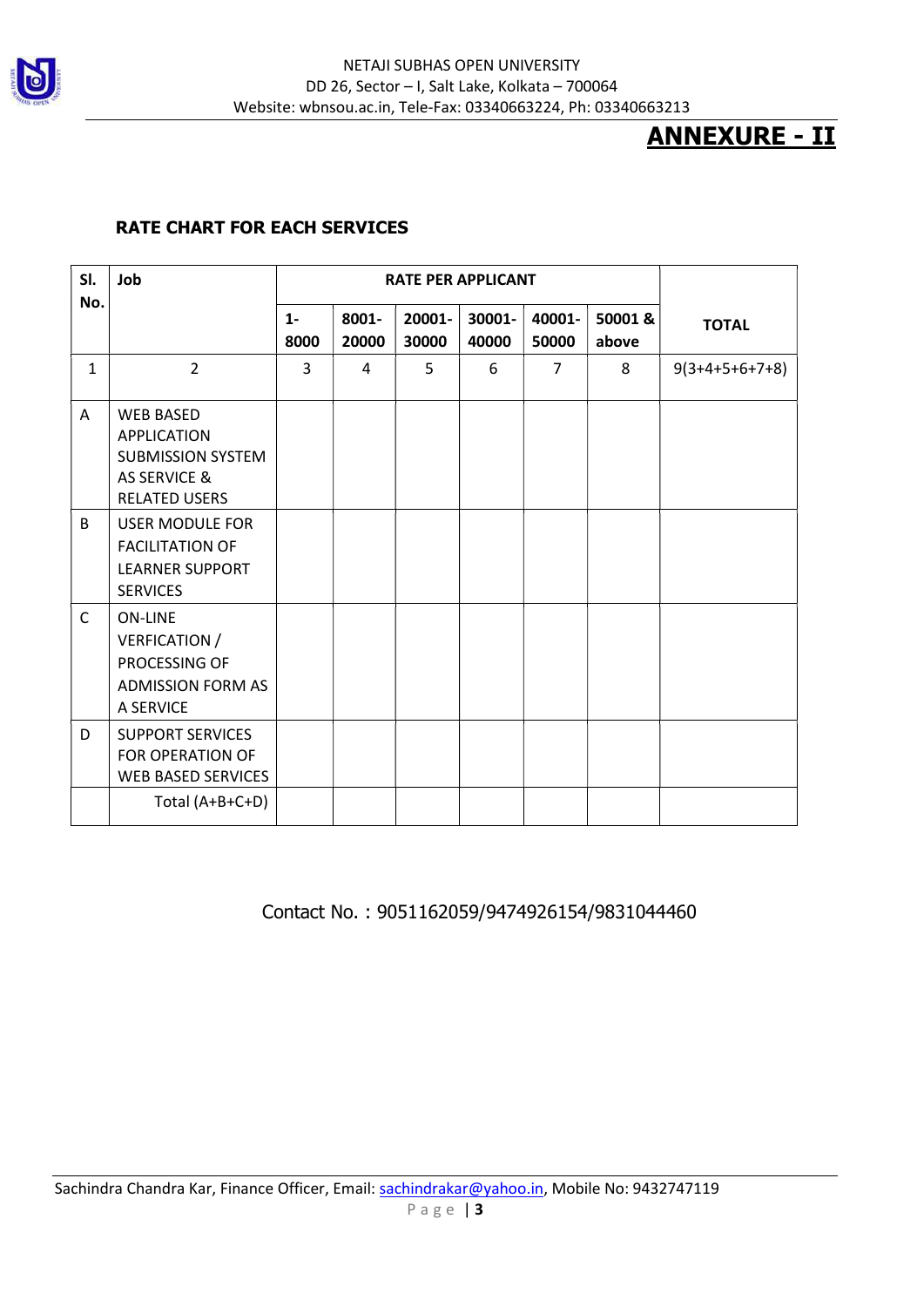

## ANNEXURE – III

## GENERAL TERMS & CONDITIONS AND INSTRUCTIONS

- 1)The bidders are to participate in the bidding process for the Tender only online at https://www.wbtenders.gov.in. as per prescribed format (BOQ).
- 2) Price quoted should be excluding GST.
- 3) Price shall be quoted in INR only.
- 4) Any additional cost not mentioned in the offer has to be borne by the bidder.
- 5) Incomplete and Conditional Bids will be summarily rejected without assigning any reasons thereof.
- 6) In case of any dispute, the decision of the University authority shall be final and binding on the bidders.
- 7) Tenders must be submitted in two Separate Bids- (1) Technical Bid covering all the credentials noted above, (2) Financial Bid in the Rate Chart annexed in the Tender Notice. The Technical Bid, if found suitable to meet the specifications noted above, will be followed by Financial Bid.
- 8) Refundable Security Money of Rs. 5,00,000/- (five lakh) only are to be deposited on-line as per above specifications by the Selected Bidder within 15 days from the date of Work Order. The Security Money is refundable on successful completion of execution of the work or termination of assignment.
- 9) The lowest of the Total Column would be the basis of selection.
- 10) The quantum of assignment to be given to the Bidders will be decided upon by the University authority from time to time.
- 11) The rate quoted in the Rate Chart of Financial Bid under Annexure II will be exclusive of **GST**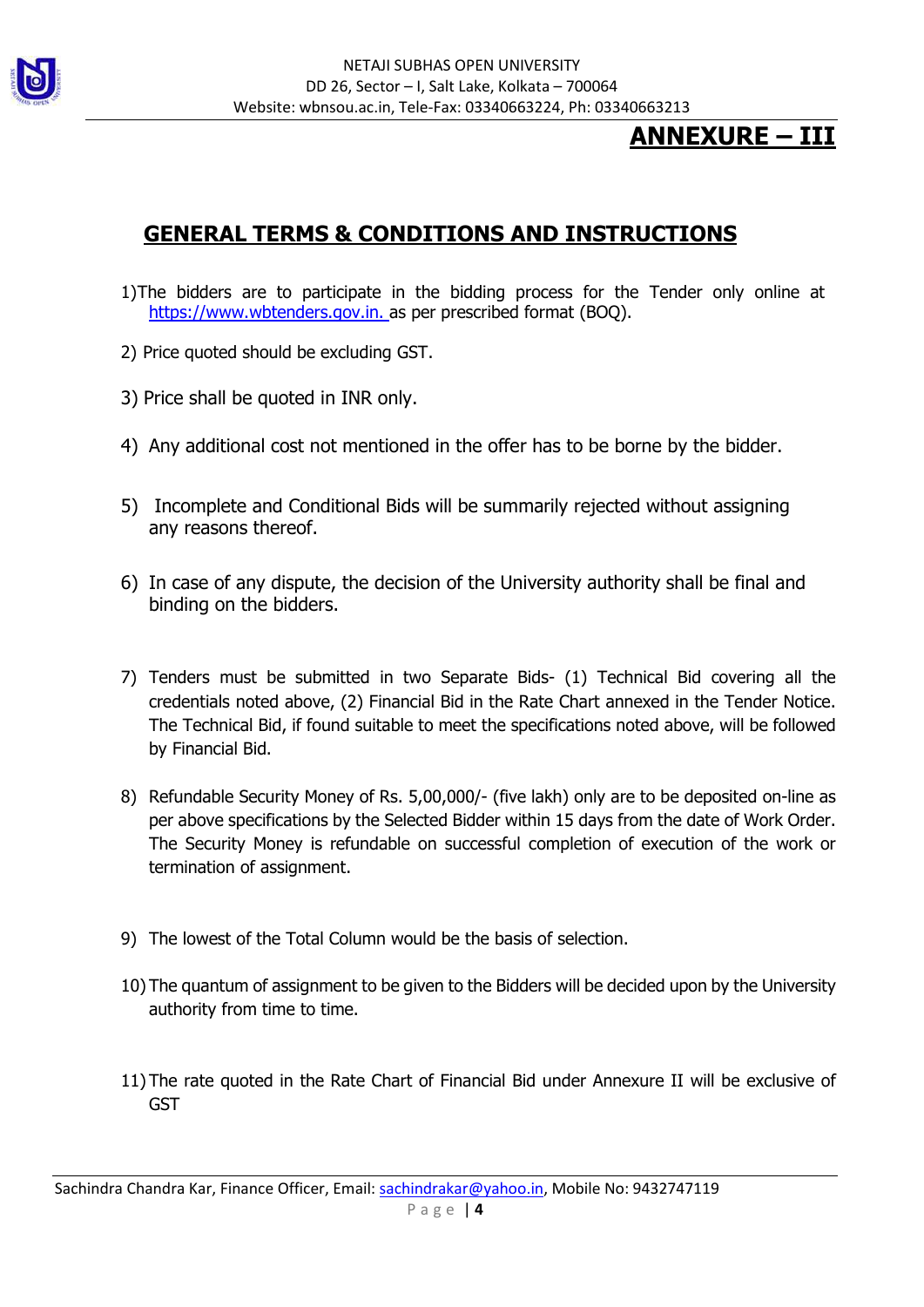

- 12) The assignment will be initially for two years and may be renewed further on same terms and conditions on the basis of satisfactory performance.
- 14) However, in all the aforesaid matters the decision of the University will be final.
- 15) The judicature of any legal disputes arising out of the above matters will under the Hon'ble High Court, Calcutta.
- 16)The Authority of NETAJI SUBHAS OPEN UNIVERSITY reserves the right to reject any or the entire bids received without assigning any reason thereof.
- 17)The applicant Bidders / bidders are hereby informed to be present in the office of the Finance Officer, DD 26, Sector  $-1$ , Salt Lake, Kolkata  $-700064$  on or before 12.00 noon sharp on  $14<sup>th</sup>$  June, 2022.
- 18)The applicant Bidders to participate in the bidding process are to fill in the following Formats given in the page No. 6, 7, 8 & BOQ.

Finance Officer Netaji Subhas Open University DD-26, Sector -1, Salt Lake, Kolkata-700064 Email: sachindrakar@yahoo.in Mobile No: 9432747119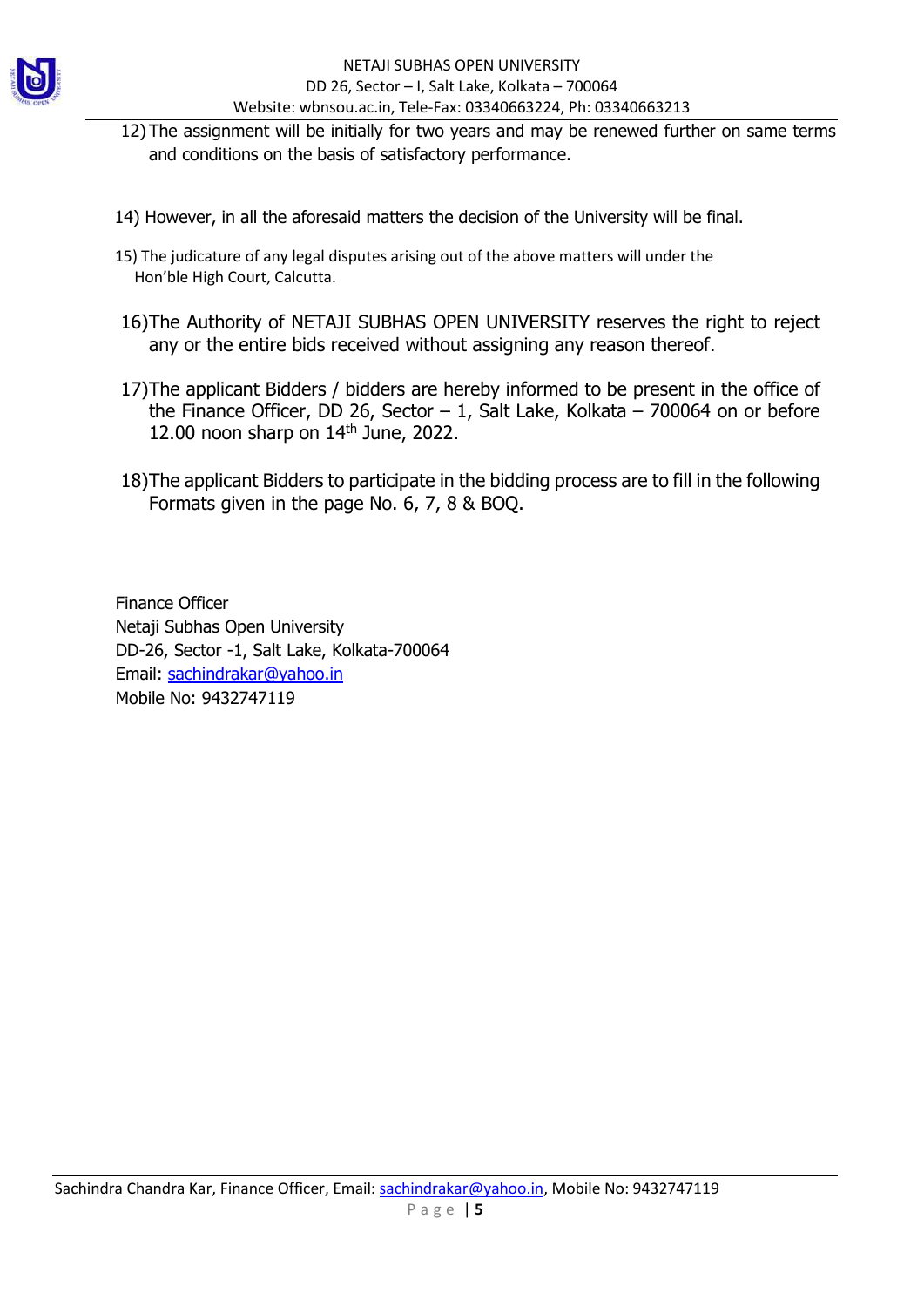

To The Finance Officer Netaji Subhas Open University DD 26, Sector – 1, Salt Lake Kolkata – 700064

Ref: Memo No: AC/058/22-23 Dated: 06-06-2022

Sub: Submission of Bid – Technical & Financial with reference to the above.

Sir,

 As per guidelines given in the Tender Notice we are quoting the rate in the prescribed BOQ along with the Technical Credentials supported with relevant documents as applicable.

 We have read all the terms and conditions given in the Tender Notice and do hereby undertake to obey the rules and regulations of e-Tender.

With regards

Signature with Seal & Date:

Name of Bidder:

Name of Organization:

Mailing Address:

Mobile No of Contact Person:

Email Address of the Organization: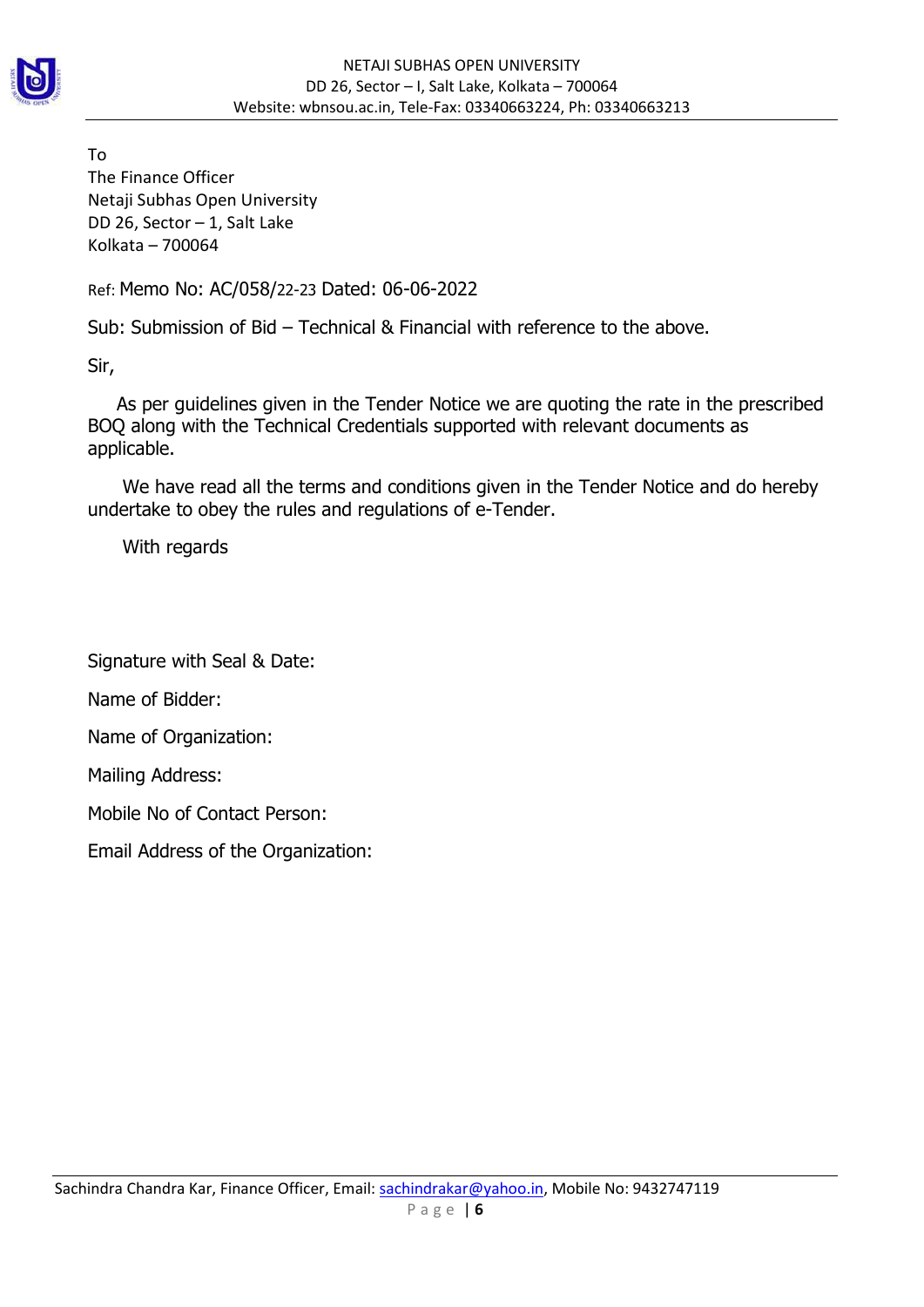

### CHECK LIST OF TECHNICAL SPECIFICATION

| SL.            |                                                                                                                                     | Put y if Yes/N if |
|----------------|-------------------------------------------------------------------------------------------------------------------------------------|-------------------|
| No.            | Particulars                                                                                                                         | No Respectively   |
| $\mathbf{1}$   | Is self-owned IT Firm for last 5 years.                                                                                             |                   |
| $\overline{2}$ | Are B/S & P/L A/C for 2019-20 & 2020-21 Submitted?                                                                                  |                   |
| 3              | Is yearly turnover more than Rs. 1,00,00,000/- (One Crore) at<br>least for last 2 years during the period of last 5 years ending as |                   |
|                | on 31 <sup>st</sup> March, 2021?                                                                                                    |                   |
| $\overline{4}$ | Has the Bidder experience of same type of work for at least five                                                                    |                   |
|                | (5) years with any University?                                                                                                      |                   |
| 5              | Is the Head Quarter & Branch Office located in Kolkata?                                                                             |                   |
| 6              | Are Legal documents such as: (1) GST Number, (2) PAN / TAN &                                                                        |                   |
|                | (3) AADHAAR (wherever applicable) submitted?                                                                                        |                   |
| $\overline{7}$ | Is only one Tender submitted by the Bidder?                                                                                         |                   |
| 8              | Is any other Bid submitted by the same firm or its sister-<br>concern/allied concern?                                               |                   |
|                |                                                                                                                                     |                   |
| 9              | Are copy of Salary Register for April, 2022 & May, 2022 for at least<br>10 office staff submitted?                                  |                   |
|                |                                                                                                                                     |                   |
| 11             | Whether the Owner/Administrator's Qualification is B. Tech and                                                                      |                   |
|                | M. Tech or MBA or equivalent Degree in technology along with                                                                        |                   |
|                | sufficient experience in the field of Admission and Data                                                                            |                   |
|                | preservation?                                                                                                                       |                   |
| 12             | Is there a system to prevent Data from fire, theft and natural                                                                      |                   |
|                | calamities?                                                                                                                         |                   |
| 13             | Is Earnest Money of Rs. 1,00,000/- (Rupees One Lakh Only)                                                                           |                   |
|                | deposited?                                                                                                                          |                   |

Signature with Seal & Date: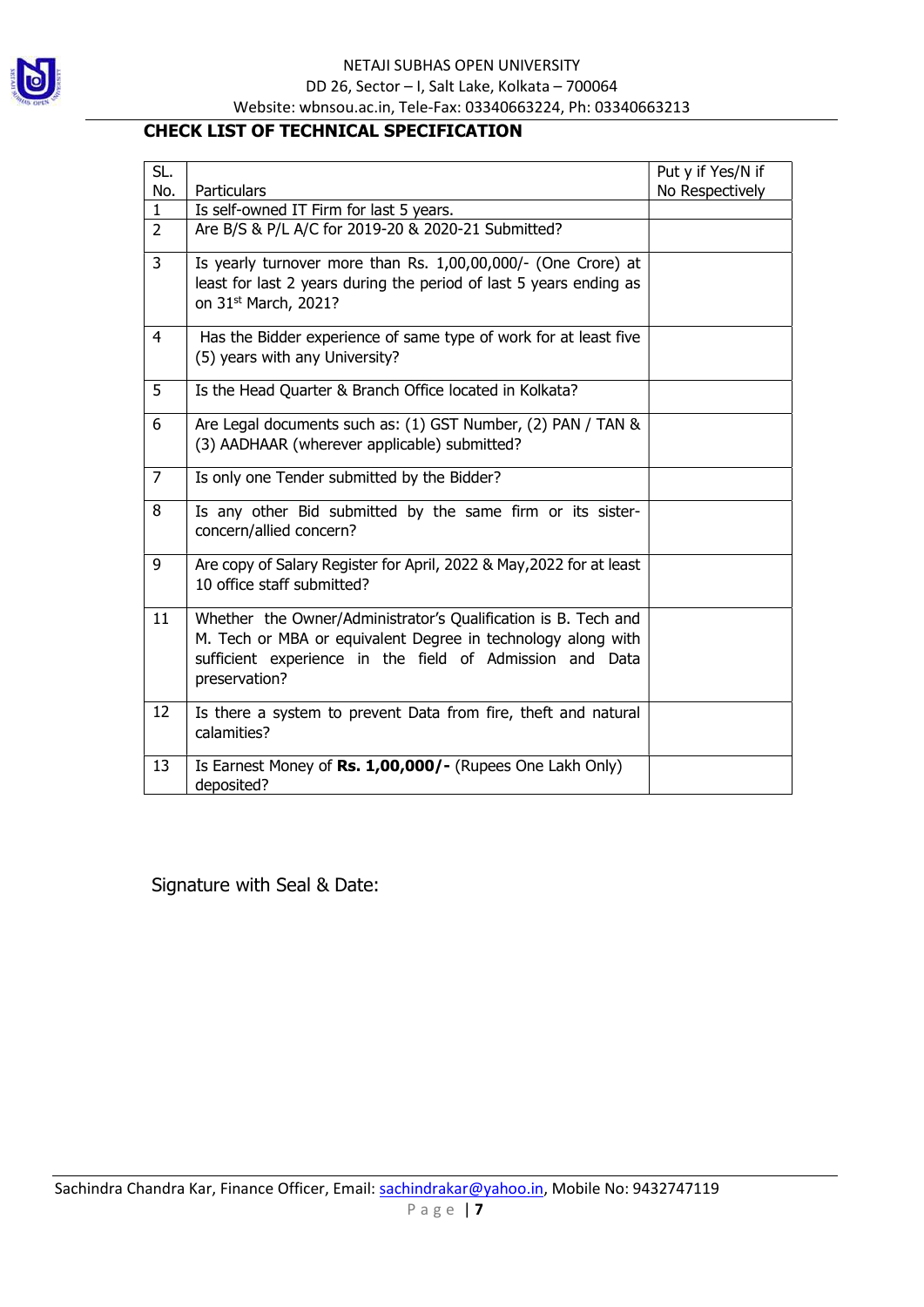

### CHECK LIST OF GENERAL TERMS & CONDITIONS AND INSTRUCTIONS

| SL.<br>No.     | Particulars                                                                                                                                | Put y if Yes/N if No<br>respectively |
|----------------|--------------------------------------------------------------------------------------------------------------------------------------------|--------------------------------------|
| $\mathbf{1}$   | Is BOQ submitted?                                                                                                                          |                                      |
| $\overline{2}$ | Is price quoted excluding GST?                                                                                                             |                                      |
| 3              | Is price quoted in INR?                                                                                                                    |                                      |
| 4              | Whether agree to bear any additional cost not mentioned in the<br><b>Tender Notice?</b>                                                    |                                      |
| 5              | In case of any dispute, whether agree to obey the final decision<br>of the University authority?                                           |                                      |
| 6              | Are you Willing to be present in the bidding process on<br>03/06/2021?                                                                     |                                      |
| 7              | Are two Separate Bids- (1) Technical Bid, (2) Financial Bid<br>submitted?                                                                  |                                      |
| 8              | Are to all the Formats filled in?                                                                                                          |                                      |
| 9              | Whether to agree to deposit Refundable Security Money of Rs.<br>5,00,000/- (five lakh) only within 15 days from the date of Work<br>Order. |                                      |

Signature with Seal & Date:

Enclosures:

- 1. Copy of GST Registration Certificate
- 2. Copy of PAN
- 3. Copy of AADHAAR as applicable
- 4. Copy of Audited Accounts for 2019-20 & 2020-21
- 5. Copy of Proof of yearly turnover of more than Rs. 1,00,00,000/- (one crore) at least for two years during the period of last 5 years ending as on  $31<sup>st</sup>$  March, 2021.
- 6. Copy of Proof of experience of online admission job for at least five (5) years with University.
- 7. Copy of Proof of place of Head Quarter & Branch Office, if any, located in Kolkata.
- 8. Proof of Deposit of Earnest Money of Rs. 1,00,000/- (Rupees One Lakh Only) through online

Signature with Seal & Date: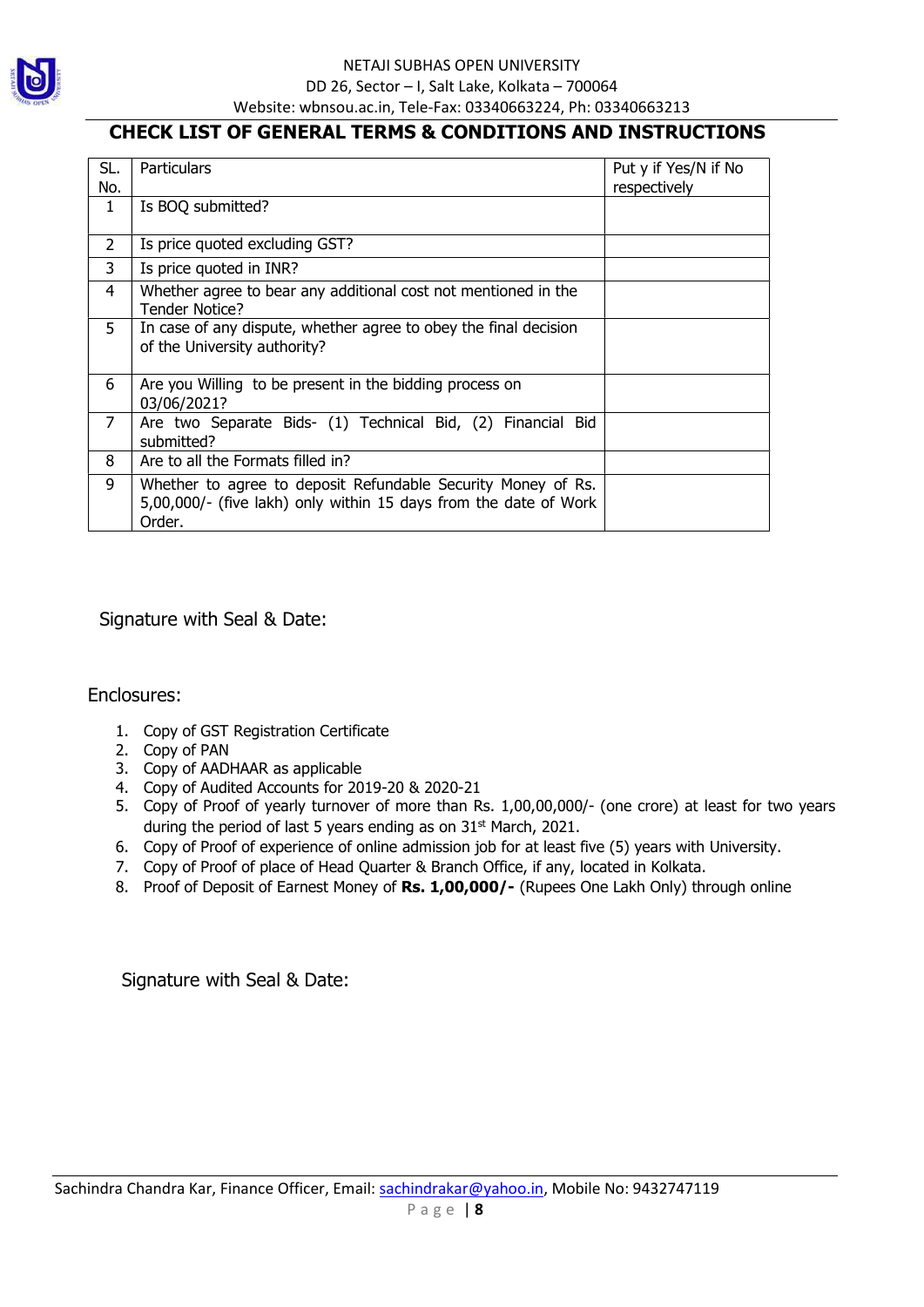

# ANNEXURE – IV

# FACILITIES REQUIRED ON THE BASIS OF THE DETAILS OF JOB

### A. WEB BASED APPLICATION SUBMISSION SYSTEM AS SERVICE & RELATED USERS:

 REGISTRATION includes Personal Details, Social Details, Disability Details, Qualifying Examination Details, Contact Details, Security Details.

Preview Registration Form: Applicant may preview & modify will be allotted a unique Application ID.

SMS & E-Mail integration: The Application No of the applicant will be sent through SMS to the registered mobile number and through Email to the registered Email ID. The dashboard will include steps Registration, Application Form, Course Selection, Payment of Fee, Enrolment No, Status and print option.

Applicant's Dashboard: Applicant will be allowed to login to the applicant dashboard panel with login credentials, security code etc.

Application Status: Applicants can check their application status at each stage: (a) Registration Status, (b) Application Form Submission, (c) Selected Course, (d) Document Upload, (e) Document Review, (f) Pending Verification, (g) Verified & Approved, (h) Verified & Rejected, (i) Verified & To Be Reviewed, (j) Pending Re-Verification, (k) Fee Payment Status, (l) Enrolment.

Document Review Status: Applicant will be required to confirm certain declarations and send the documents for review by the University which can approve / reject / re-send the application for modification.

APPLICATION FORM: The applicant will fill the Application Form & sub-form. The sub-forms are broadly categorized under the different heads – (a) Select Subject & Learner Support Centre (LSC), (b) Previous Course details completed from this University, (c) Academic Details (Secondary, Higher Secondary, Graduation, Other Degree 1(if yes) and Other Degree 2 (if yes), (c) Guardian Details, (d) Contact Details (Permanent & Communication Address).

Pre Screening Module: The application should consist of prescreening checks based on the minimum aggregate percentage and/or minimum marks percentage in subject(s) for various Categories.

Category wise Check: The application should consist of prescreening forms wherein the criteria checks can be implemented for different Categories like GENERAL, SC/ST, OBCA/OBC-B and PwD.

State of Domicile: The SC/ST/OBC-A/OBC-B category check is further refined & Checks for mandatory subject (if any).

Edit Application Form for Applicant: The applicant is allowed to modify any information before approval.

SELECT COURSE AND LANGUAGE OF SLM: Applicant will be guided to select respective course(s) from available options.

Selection of Language: Applicants should have the option to choose the language of SLM (if two option provided by the University).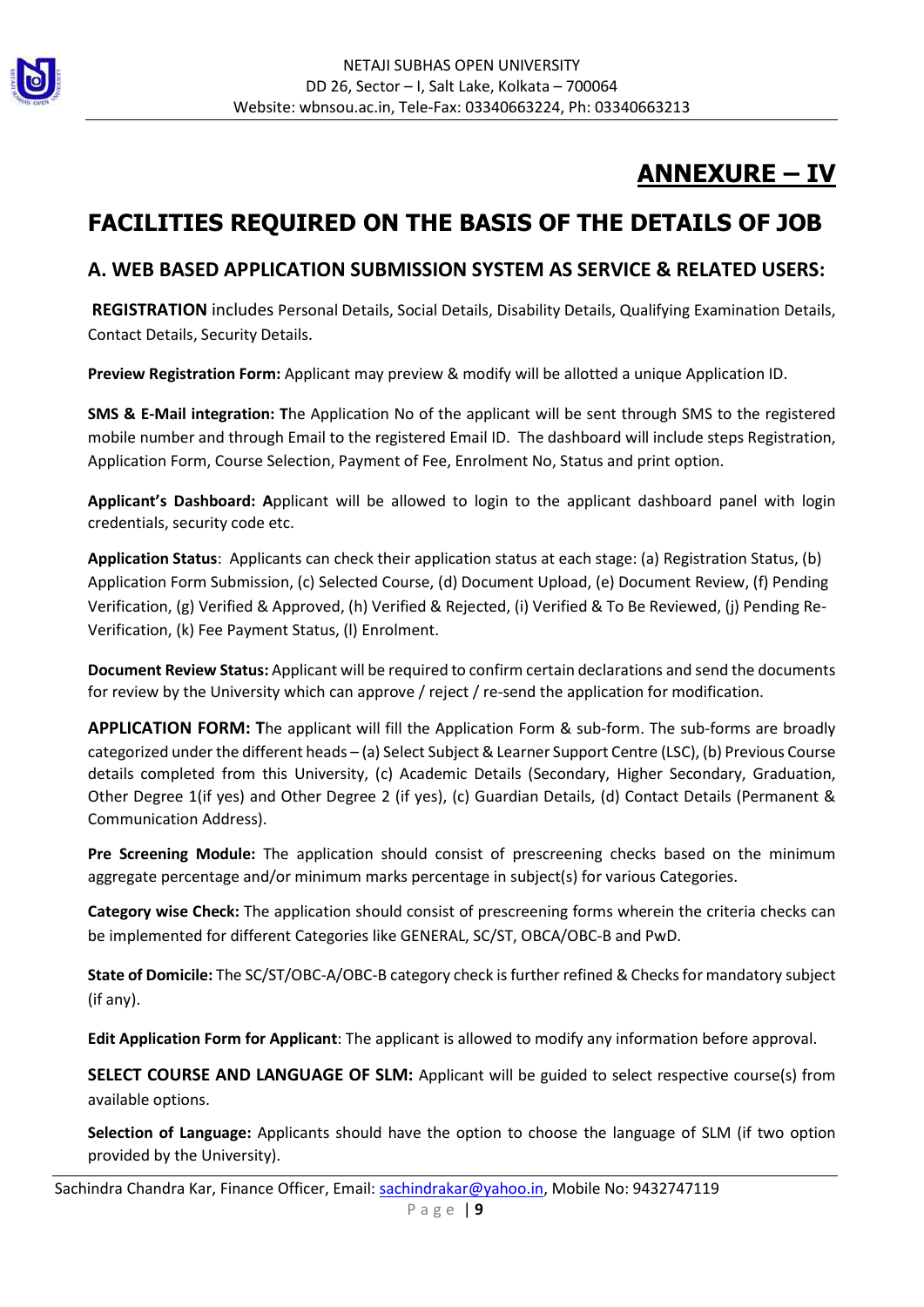

UPLOAD DOCUMENTS: The applicant will able to upload scanned copy of Photograph, Signature and other required documents.

### On-line / Off-line Payment

Payment Management Module: After auto calculation of amount, the applicants will be provided with dual Payment option.

- a. Off-line Mode of Payment: In the off-line mode applicant will have the option to take a print out of the Bank Challan and deposit the course fee at any of the designated branches of the Bank. concerned Bank.
- b. On-line Mode of Payment The Applicant will have the option to pay the admission / course fee through Gateway Provider (PGP).
- c. The applicant dashboard will provide applicants with the option to print Online Fee Payment Confirmation Receipt.

SMS Module is to be Integrated with On-line Payment System to Send Successful Payment Confirmation at the Registered Mobile Number

### OTHER FEATURES FOR APPLICATION SUBMISSION MODULE:

To Retrieve Application Password / Forgot Password for Applicant.

To have SMS Integration with On-line Admission Application System to Retrieve Password at the Registered Mobile Number.

To have E-mail Module Integration with On-line Admission Application System to Retrieve Password at Registered E-mail Id.

To have Retrieve Application No Module for Applicant. Print Application Form Module for Applicant: The system must provide applicant with option to Print Application Form containing course details.

To have Module for Applicants to Print Provisional Enrolment Certificate / SLM Receipt. SLM Paper. To have Receipt Management Module for Applicant.

### To have Session Year Management Module in Application Number.

The Application Number must be unique and act as a key identifier. It should be reflected in all the modules and Reports.

Bar Code Management Module: Application Form, Payment Confirmation Receipt, SLM Paper Receipt etc. must have Bar Code (containing the Application Number).

To have Subject Management Module

To have Study Centre wise Seat Capacity Management Module.

To have Module for Real Time Data Integration with Bank for Off-line Payment.

### ADMINISTRATIVE USER MODULE FOR APPLICATION SUBMISSION MODULE:

To supervise/ monitor/ manage whole admission process admin module with the following facilities for the University authority:

### Data Updater I.e. Data Entry Operator:

Profile for Data Updater/ Data Entry Operator required in the admission module to verify application. The following features will be available:

Dashboard Module: The dashboard will display subject wise summarized total count based on the type of user.

- i. number of applications received,
- ii. number of applications where candidate has uploaded document,
- iii. number of pending applications,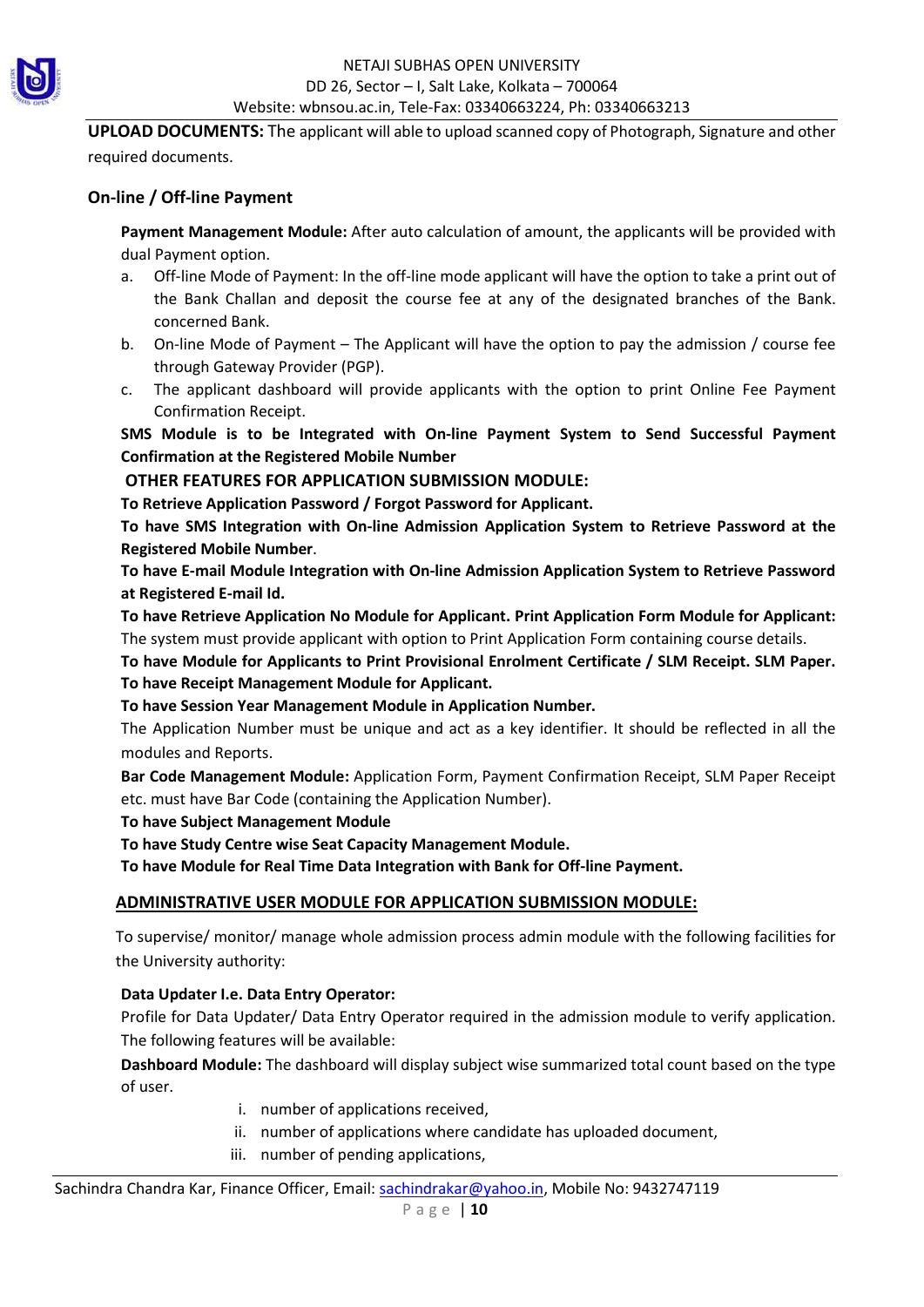

#### NETAJI SUBHAS OPEN UNIVERSITY

#### DD 26, Sector – I, Salt Lake, Kolkata – 700064

#### Website: wbnsou.ac.in, Tele-Fax: 03340663224, Ph: 03340663213

- iv. number of approved applications,
- v. number of rejected applications,
- vi. number of applications sent for review,
- vii. number of applications in re-review,
- viii. number of applications on hold,
	- ix. number of paid applications,
	- x. number of enrollment generated

### To have the facility to Verify Student List Report Generation System

To have Document Screening Module. On selecting a particular applicant, from the applicant List Generation screen user will be able to view summarized information related to the applicant along with all the documents uploaded by the applicant. User will have the following option: -

- xi. Approve
- xii. Review
- xiii. Reject
- xiv. Hold

Verification Log Management Module: The system will provide a detailed log against individual application mentioning the

- xv. Verification Status,
- xvi. Remarks,
- xvii. Verified by, and
- xviii. Verified On Date and Time

### To have Digital Application Form Generation Module.

### OTHER ESENTAIL SERVICES:

- i) Domain Name Registration:
- ii) Server space and database:
- ii) Maintenance of the website

iv) SSL Certificate: The premium domain validation should be installed and maintained.

### v) Storage and active period of the services.

vi) Bandwidth: The bandwidth should be allocated more than 5TB per month for the server where admission application and or other application will be hosted.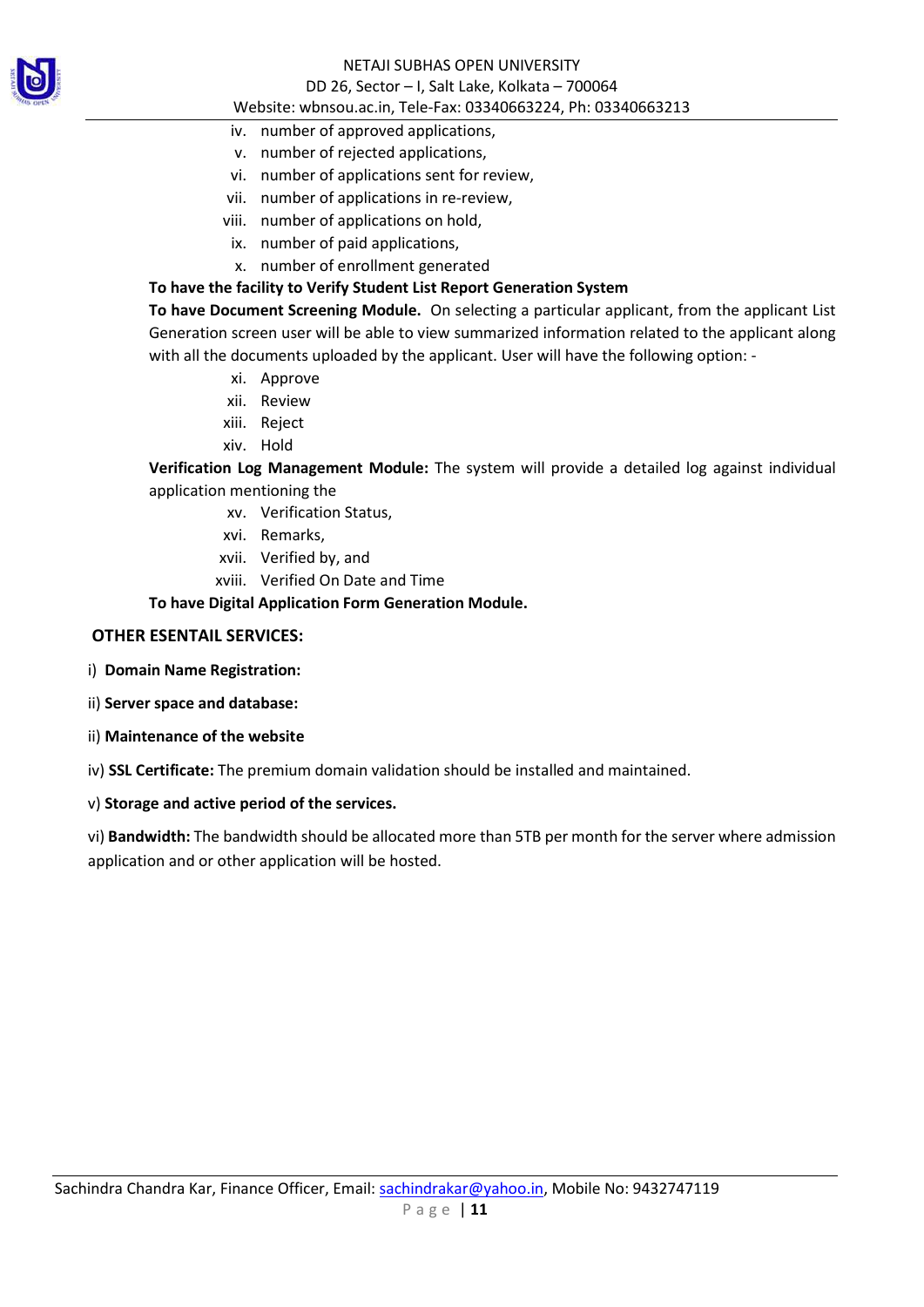

### B. USER MODULE FOR FACILITATION OF LEARNER SUPPORT SERVICES:

The web based online admission system as service should have the provision to provide facilities before, during and after admission to the following administrative user:

- i. Learner Support Centre i.e. Coordinator of Learner Support Centre
- ii. Administrator i.e. Vice Chancellor
- iii. Regional Centre i.e. Regional Directors
- iv. Finance i.e. Finance Officer
- v. General i.e. Controller Department, Study Centre Dept. etc.
- vi. Data Updater i.e. Data Entry Operator
- vii. School of Studies i.e. Director of School of Studies
- viii. Subject i.e. Subject Coordinators (Faculty member of the subject)
- ix. Profile for Publication Department (view mode):

Admin i.e. Admission Administrator / Registrar (Transactional mode): To have report about actual number of students

Profile Higher Administration needs to be created in the admission module. In this online platform, they may access various report related to actual number of students, District and Course wise distribution of learners, LSC (and or RC) and Subject Wise number of admitted learners, Detailed List of Learner Support Centre along with co-ordinators and courses offered details, Subject, gender and category wise, LSC and Subject wise fees collected.

Beside above mentioned facilities following provision should be available for the admin user:

### To have all Student List Report Generation System.

### To have District Wise Total Count Report –

- i. Number of applications received,
- ii. Number of paid applications,
- iii. Number of enrollment generated in each district.

### To have Regional Centre (Zone) wise Total Count Report:

- iv. Number of applications received,
- v. Number of paid applications,
- vi. Number of enrollment generated in each zone.

To have Learner Support Centre wise Total Count Report: LSC wise total count report will display subject wise Real-time Count of: -

- vii. Number of applications received,
- viii. Number of paid applications,
- ix. Number of enrollment generated in each zone.

#### To have Subject Wise Total Count Report:

- x. Number of applications received,
- xi. Number of paid applications,
- xii. Number of enrollment generated in each Learner Support Centre.

#### To have Fee Collection Report.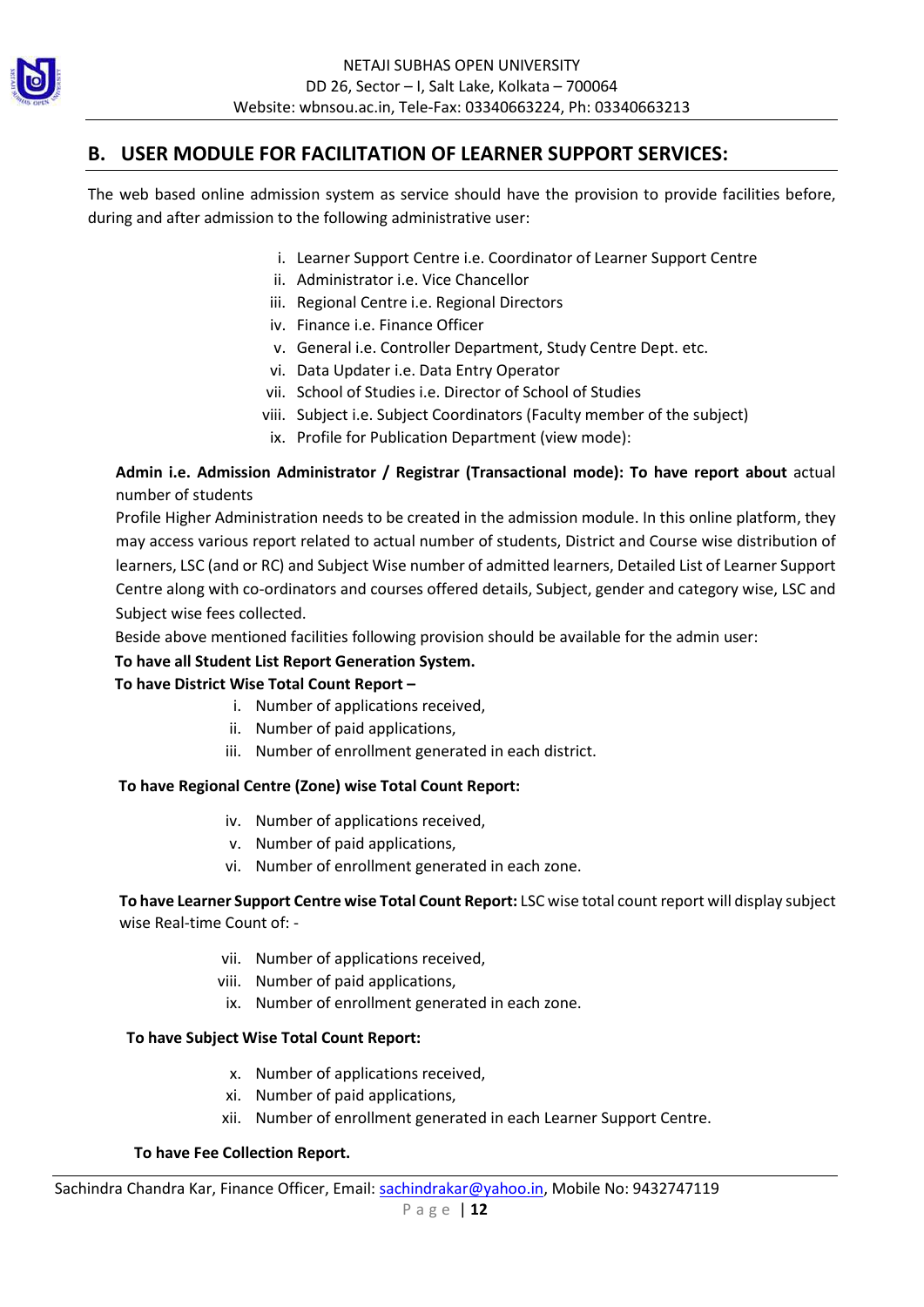

### NETAJI SUBHAS OPEN UNIVERSITY DD 26, Sector – I, Salt Lake, Kolkata – 700064

#### Website: wbnsou.ac.in, Tele-Fax: 03340663224, Ph: 03340663213

#### Subject wise Count Report: The subject wise count report will display report under four subgroups:

- xiii. Subject wise Apply Count Report.
- xiv. Subject wise Valid Count Report.
- xv. Subject wise Enrolled Count Report.
- xvi. Subject and language wise Enrolled Count Report:

#### To View Applicant Detail and Print Application Form.

#### To have Print Application Status:

### Module to Mange News & Announcement Publication: Some Features in the News Module are:

- xvii. User having privilege ADD and EDIT News & Announcement General News & other users. News for Learner Support Centre Notice can be marked as NEW
- xviii. Notice can de marked as INACTIVE
- xix. User can provide link to any internal / external website
- xx. Search News based on Learner Support Centre,

### To have ADD NEW User/Edit Existing User Module.

To have Digital Application Form Generation Module.

### To Verify Student List Report Generation System.

### To have Document Screening Module with-

xvii. Approve

- xix. Review
- xx. Reject
- xxi. Hold

#### To Verification Log Management Module -

- xxii. Verification Status,
- xxi. Remarks,
- xxii. Verified by, and
- xxiii. Verified On Date and Time

### To Digital Application Form Generation Module

### To have SMS Module Integration with On-line Verification System.

To have User Panel for Bank.

To have Leaner Support Centre Profile (view mode).

To have all Student List Report Generation System.

To View Applicant Detail and Print Form for Learner Support Centre.

To have the facility to have Print Application Status.

To have Additional Profile Information for Learner Support Center (LSC).

To have Subject Wise Count Report: Administrator i.e. Vice-Chancellor (view mode):

Vice-Chancellor profile needs to be created in the admission module.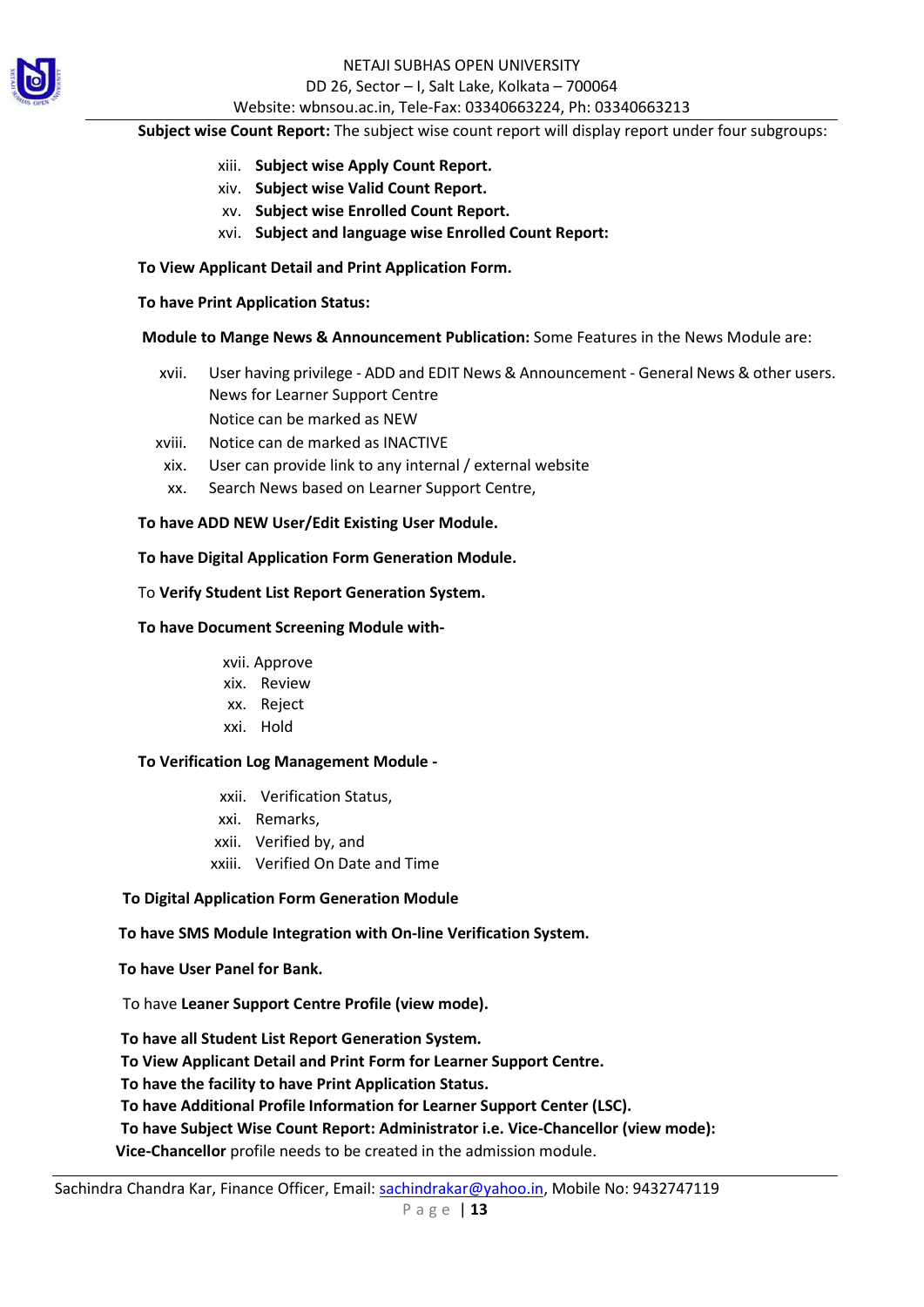

#### All Student List Report Generation

### To create Regional Centre i.e. Regional Directors in the system.

### To create Finance I.e. Finance Officer login system.

To create General I.e. Controller Department, Study Centre Dept. should include

District and Course wise distribution of learners. LSC (and or RC) and Subject Wise number of admitted learners.

Detailed List of Learner Support Centre.

Subject, gender and category wise number of admitted learners.

### To have Subject Coordinators (Faculty member of the subject).

### OTHER MODULES FOR USER:

- 1. Profile Update.
- 2. Forgot Password for User.
- 3. SMS Integration with On-line User Login System to send OTP at the Registered Mobile Number to Reset Password: Security Module.
- 4. Different Roles for Different Type of User: Each type of user will have their own pre-defined roles and views.
- 5. Excel Format: All user will be able to download respective report in excel format.
- 6. Dashboard Module: Each type of user will have their pre-defined dashboard. The dashboard should display Total Registered Candidates and subject wise summarized total count based on the type of user.
	- a. number of applications received (based on completion of course details),
	- b. number of applications where candidate has uploaded document,
	- c. number of pending applications,
	- d. umber of approved applications,
	- e. number of rejected applications,
	- f. number of applications sent for review,
	- g. number of applications in re-review,
	- h. number of applications on hold,
	- i. number of paid applications,
	- j. number of enrollment generated

The dashboard will also contain the latest news and notification based on the type of user.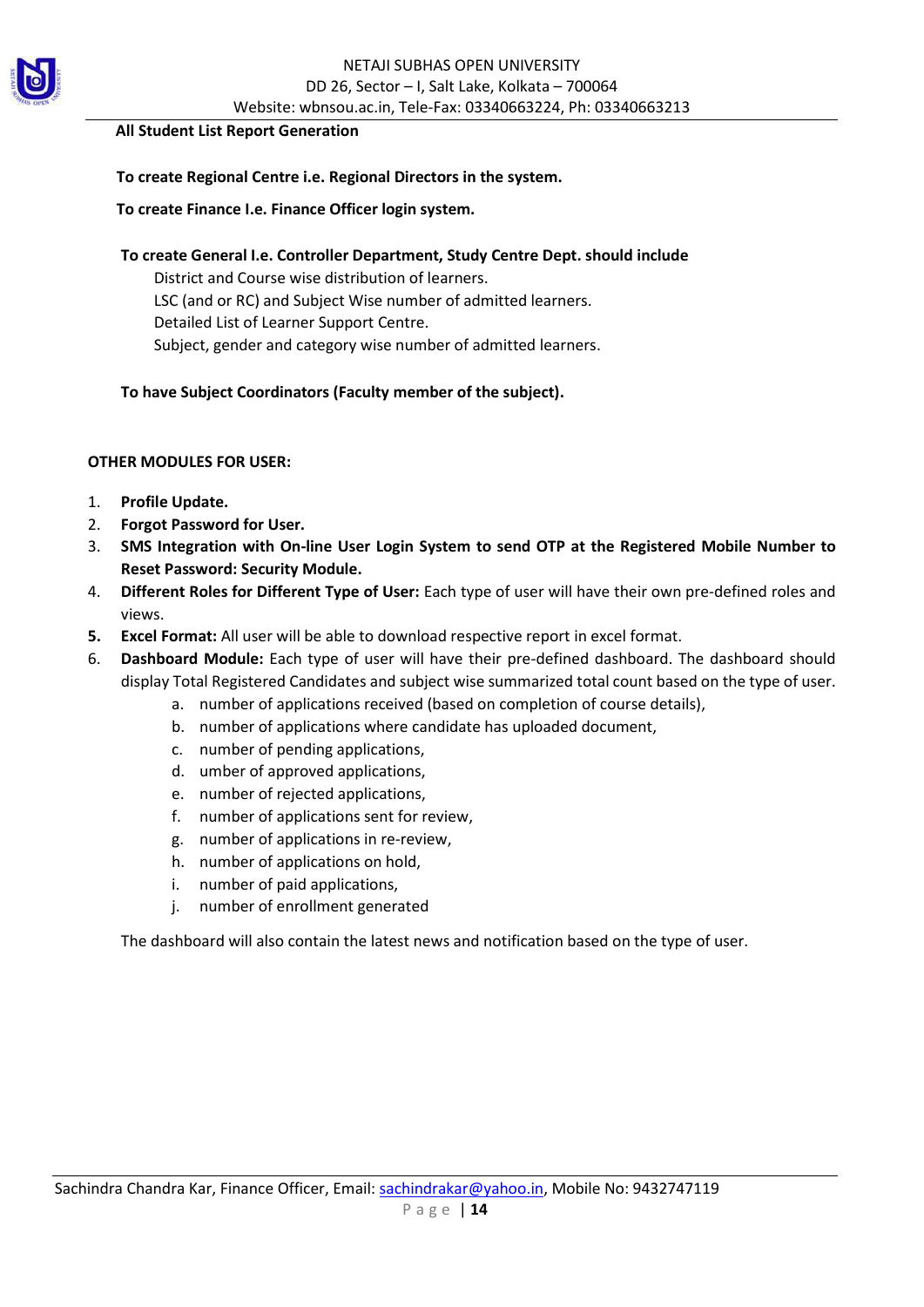

### C. ON-LINE VERFICATION / PROCESSING OF ADMISSION FORM AS A SERVICE:

Support service for verification/re-verification of application forms through online form processing platform required.

Documents to be Processed: Following are the list of documents which will be required be processed: -

Photograph, Signature, Identity Proof Document (Voter/ PAN/Aadhaar), Age Proof Document, Class XII Marksheet,Class X Pass Certificate / Marksheet, UG and or PG Marksheet/ Certificate, Caste Certificate (wherever applicable), PwD Certificate (wherever applicable), BPL Certificate (wherever applicable),Defence & Security Force Certificate (wherever applicable), Applicant Occupation / Employment Certificate (wherever applicable) only for Government Service, Semi Government Service and Private Service.

Out of the eleven documents above, six documents are to be processed for every applicant and other five documents are conditional.

- 1. Basis of Processing: The basis of processing can be broadly classified as follows: Legibility / Visibility of the Document Uploaded, Name Matching, Correctness of the Document, Eligibility / Criteria Verification, Aggregate Calculation, Subject Marks Calculation, Validity of the Board/Institution/University/College/Document Issuing Authority.
- 2. Validity of experience and year of experience.

Processing of Individual Document Uploaded by Applicant, Signature Processing, Identity Document Processing, Age Proof Document Processing, Marksheet/Certificate (X, XII, UG, PG, etc.) Processing, Caste Certificate Processing, Pwd Certificate Processing, BPL Certificate Processing, Defence & Security Force Certificate Processing.

- 3. Applicant Occupation / Employment Certificate Processing.
- 4. Application Form Status and Stages of Document Processing, Application Form Status, Send Document for Review, Application Rejected, Application Approved, Re-review Application and Documents.
- 5. Digital Application Form Generation.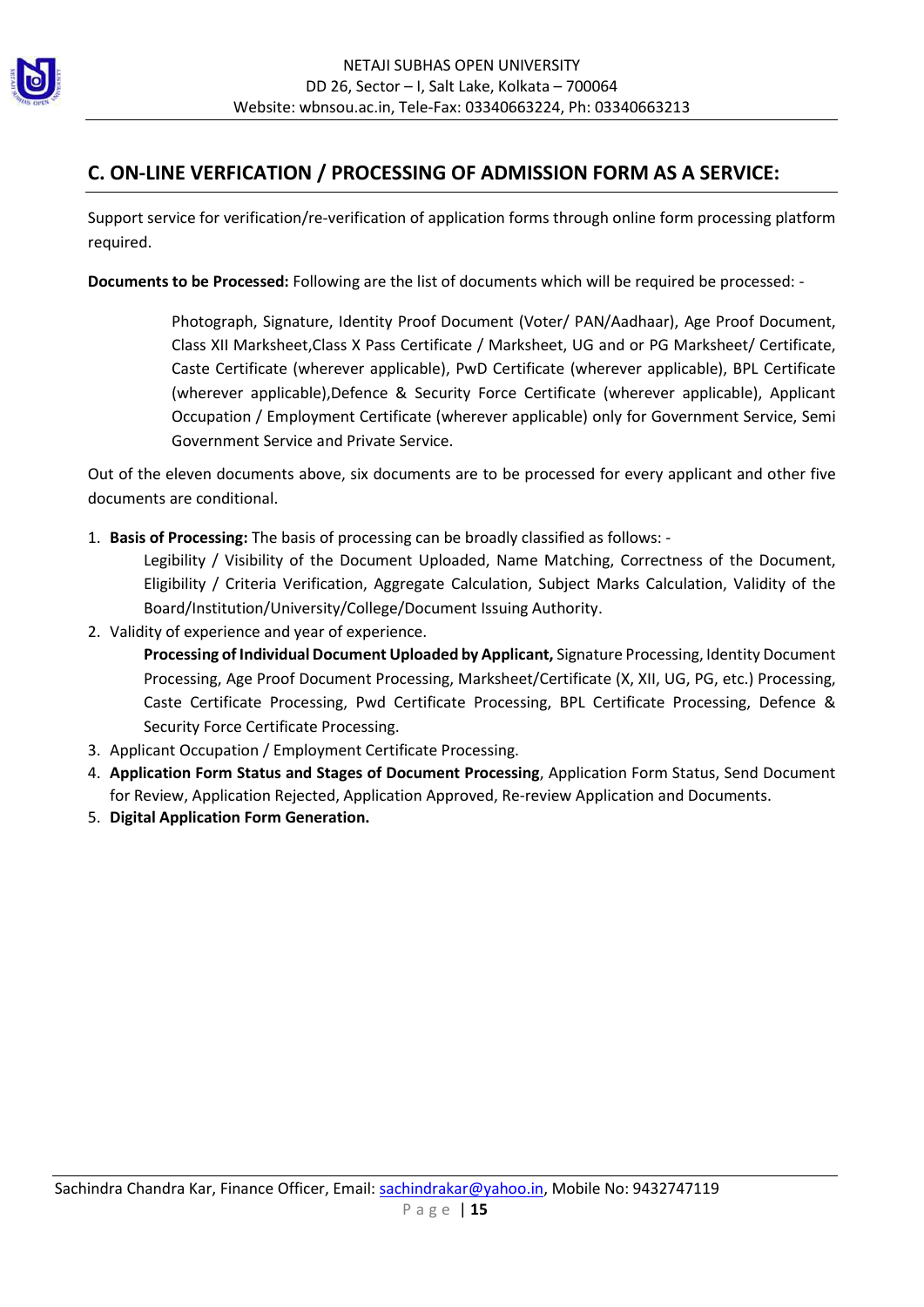

### D. SUPPORT SERVICES FOR OPERATION OF WEB BASED SERVICES:

The web based online admission system, extended system services of admission system and other existing online system of the University needs to be operational throughout the year for all stake holder. Following services with the specification as detailed below are required:

- i) Domain Name Registration.
- ii) Server space and database: Web server and database server should have the capacity to cater 5,00,000 number of application/learner each session and should have the workload capacity to cater more than 20,000 transactions per second.
- iii) Maintenance of the website.
- iv) SSL Certificate.
- v) Storage and active period of the services for one cycle.
- vi) Bandwidth: The bandwidth should be allocated more than 5TB per month.
- vii) Bulk SMS for SMS Campaign.
- viii) Compiling and Updating Off-line/ On-line Payment and Send SMS for Successful Payment Confirmation at the Registered Mobile Number.
- ix) Compiling and Updating Enrolment Number and Send SMS for Provisional Enrolment Certificate and Receipt of SLM at the Registered Mobile Number.
- x) Compiling Report/ information.
- xi) Starting / Closing of online web based service(s).
- xii) Providing data Backup.